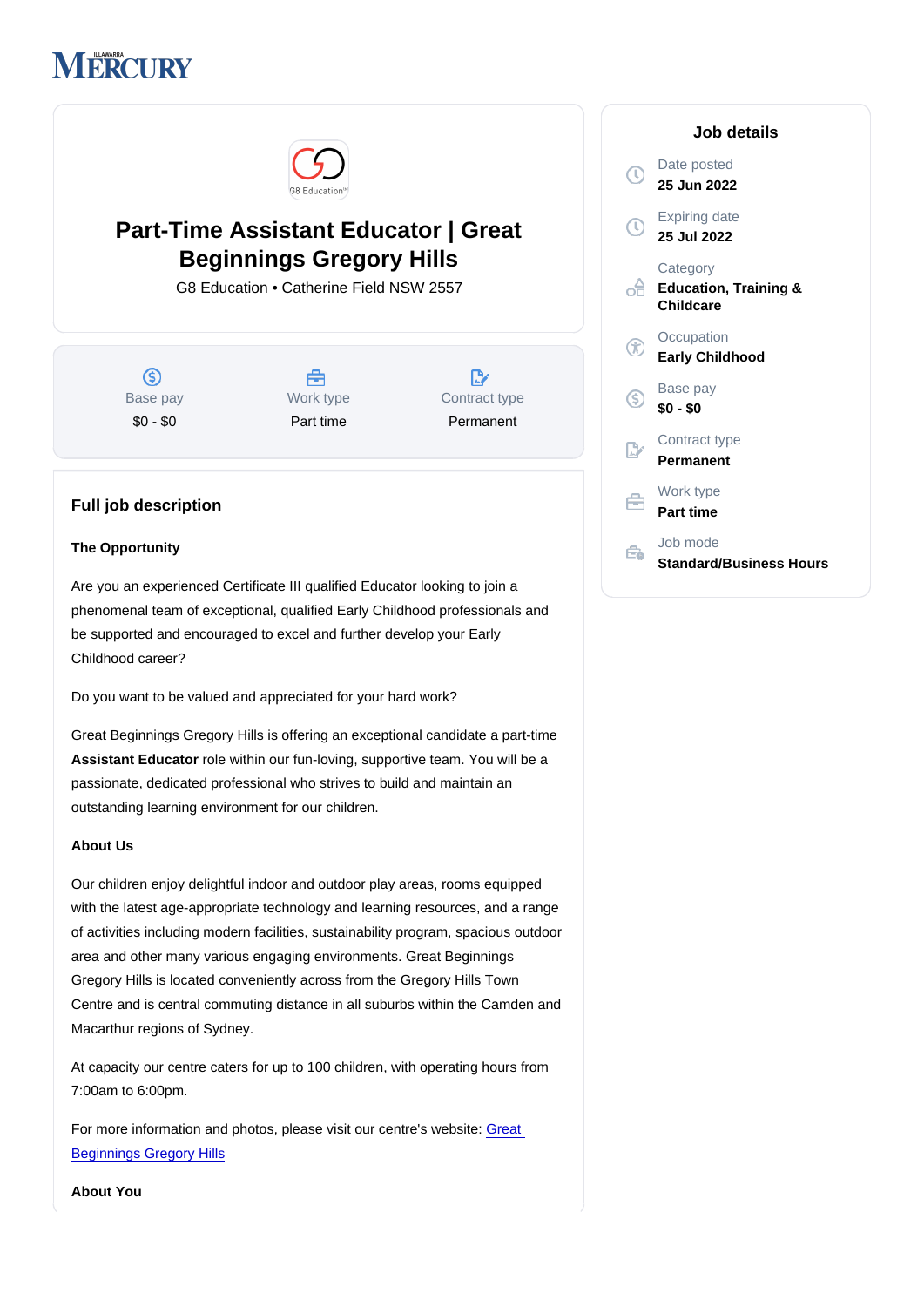- You will hold an ACECQA approved Certificate III Qualification in Children's Services
- An understanding of both the Early Years Learning Framework (EYLF) and National Quality Standards (NQS)
- Proven Educator experience within an Early childhood service (working with children 0-5 years)
- Excellent verbal and written communication skills
- A current Working with Children Check
- First Aid certificate

You will also share our commitment and passion for bringing learning to life, inspiring the children in our care to reach their full potential.

## The Benefits

With more than 450 early learning centres nationwide, G8 Education has the resources to reward your dedication with generous benefits and opportunities to grow:

- Opportunities to advance your career within G8's network of 450+ centres
- Access to G8's Online Learning Lounge with more than 70 hours of professional development
- Exclusive access to The Playground G8's benefits platform, with access to 350+ retailers
- Sector leading 50% discount off early education and child care fees at any G8 Education Centre for either yourself or 25% for a member of your family
- Uniforms provided
- Access to health and wellness programs

## How to APPLY

Please click through to the application form.

If you are interested or would like to find out more, apply now or contact the team at [recruitmentsupport@g8education.edu.au](mailto:recruitmentsupport@g8education.edu.au)

For a comprehensive list of all our locations and vacancies please visit <https://jobs.g8education.edu.au/en/listing/>

G8 Education is a committed advocate for child protection, safety and wellbeing. We have zero tolerance for any form of child abuse or harm. The safety and wellbeing of children will always be our priority and all team members are expected to embrace this shared commitment

G8 Education is committed to ensuring the health and safety of all who attend the premises that it operates. This includes accepting responsibility to provide, so far as is reasonably practicable, a workplace that is safe and without risk to health for all team members, children and members of the broader community. G8 Education requires all employees to have received both vaccinations by